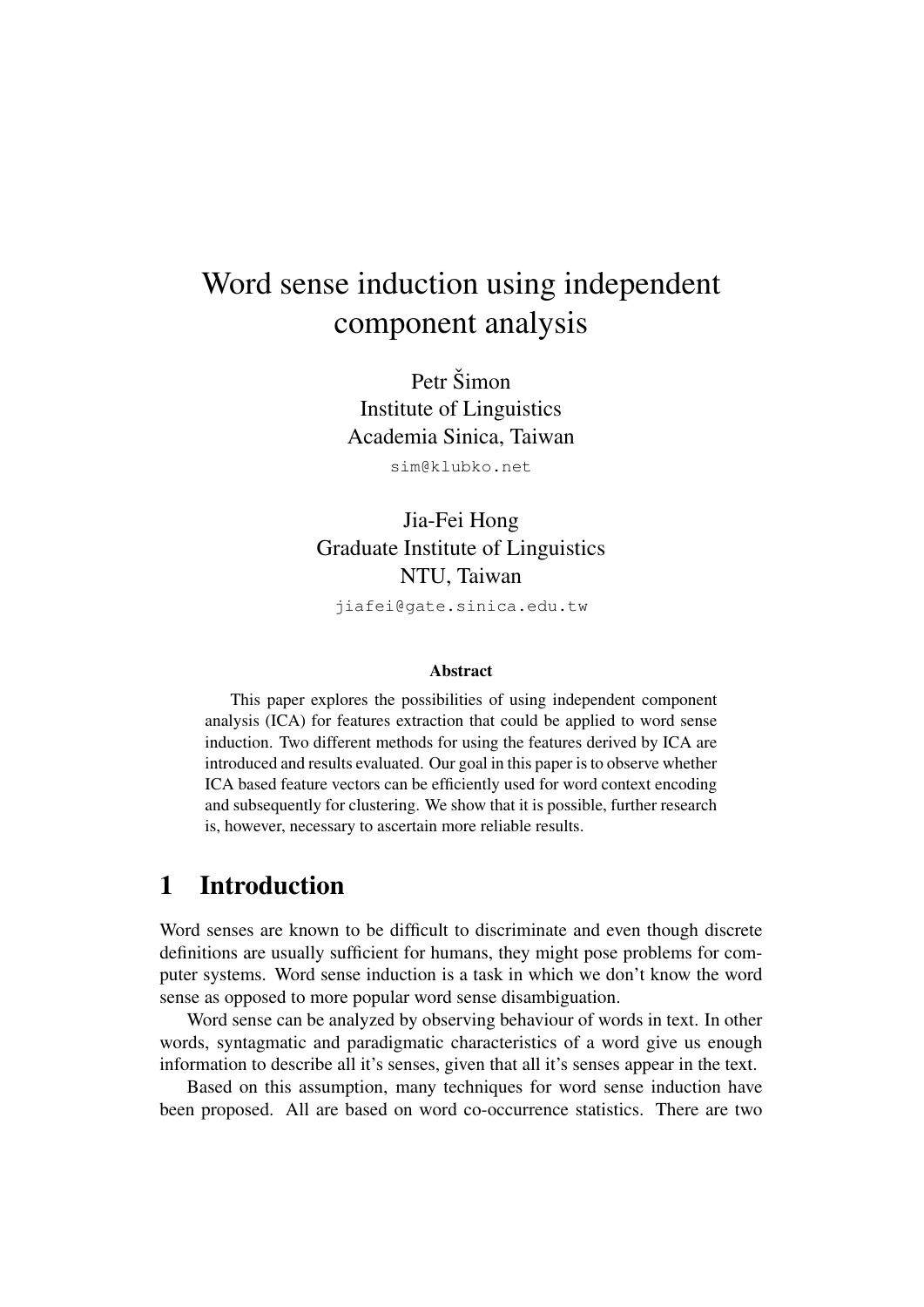strategies for creating the vectors that encode each word: global encoding strategy, which encodes co-occurrence of word types with other word types and local encoding strategy which encodes co-occurrence of word tokens with word types. The global encoding strategy is more popular, because it provides more information and does not suffer from data sparseness and most of the research has focused on sense analysis of words of different forms, i.e. on phenomena like synonymy etc. However, by encoding word types, we naturally merge all the possible sense distinctions hidden in word's context, i.e. context of a token. For more details cf. (3; 11; 10).

Problem of high dimensionality that would be computationally restricting, us usually solved by one of several methods: principal component analysis (PCA), singular value decomposition (SVD) and random projection (RP) and latent semantic analysis, also known as latent semantic indexing is a special application of dimensionality reduction where both SVD and PCA can be used. See (1; 2) for overview and critical analysis.

The classical approach to word context analysis is a vector space model, which uses simple the whole co-occurrence vectors when measuring word similarity. This approach also suffers from a problem similar to data sparseness, i.e. the similarity of words is based on word forms and therefore fails in case where synonym rather than similar word form is used in the vector encoding (11; 10).

Major problem with the classical simple vector space model approach is the superficial nature the information provided by mere co-occurrence frequency, which can only account for seen variables. One of the most popular approaches to word context analysis, latent semantic analysis (LSA), can improve this limitation, by creating a latent semantic space using SVD performed on word by document matrix. Frequency of occurrence of each word in a document represents each entry  $w_{ij}$  in the matrix, thus, the whole document serves as a context. Document is, naturally, some sort of meaningful portion of text. SVD then decomposes the original matrix into three matrices: word by concept matrix, concept by concept matrix and concept by document matrix. The results produced by LSA are, however, difficult to understand for humans (9), i.e. there is no way of explaining their meaning.

## 2 ICA

Independent component analysis (ICA) (7) is a statistical method that takes into account high order statistical dependencies. It can be compared to PCA in the sense that both are related to factor analysis, but PCA uses only second-order statistics, assuming Gaussian distribution, while ICA can only be performed on non-Gaussian data (6). Comparison with SVD is provided by (12) on word context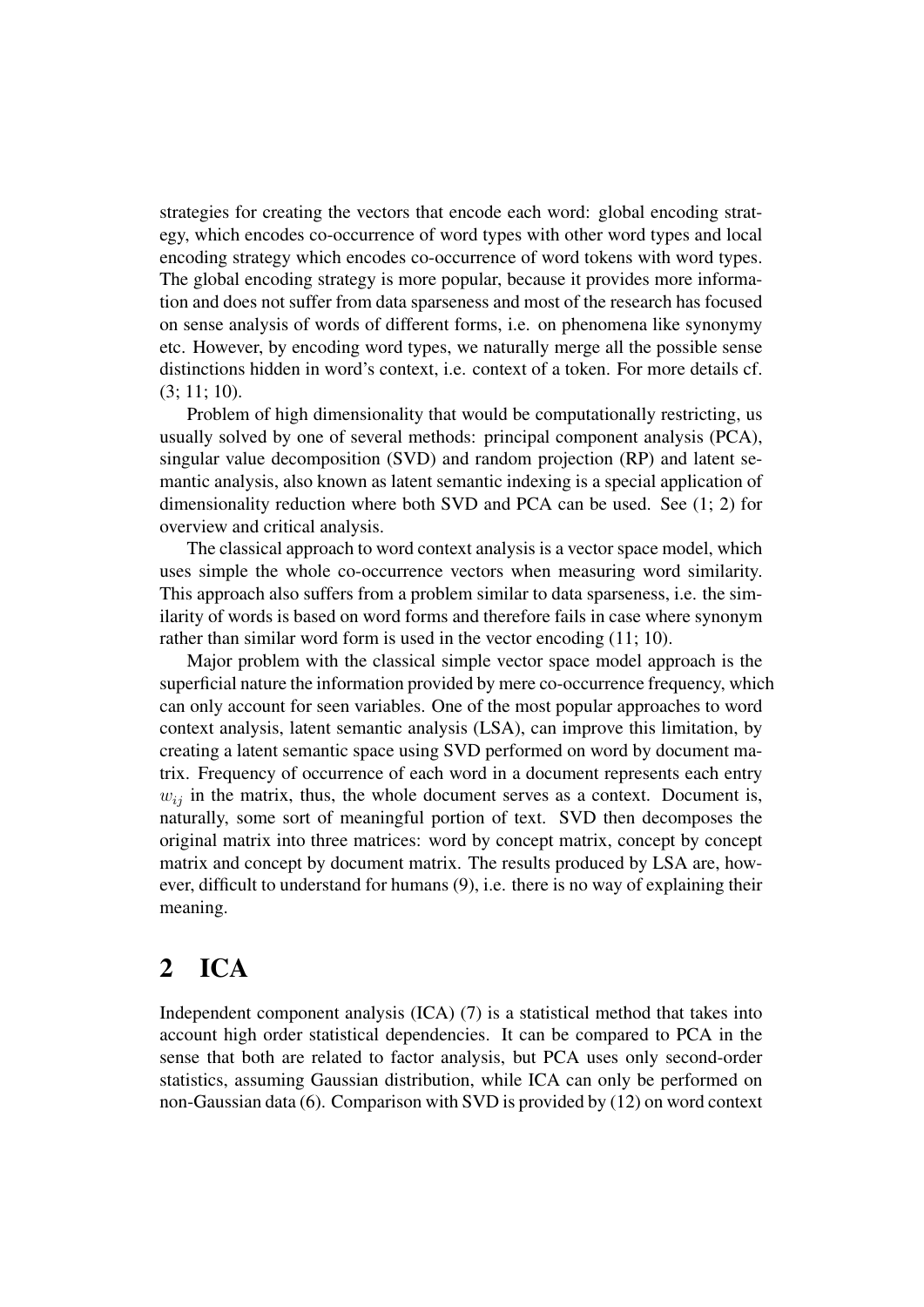analysis task.

ICA is capable of finding emergent linguistic knowledge without predefined categories as shown in (4; 5) and others.

As a method for feature extraction/dimensionality reduction it provides results that are approachable by humans reader. Major advantage of ICA is that it looks for factors that are statistically independent, therefore it is able find important representation for multivariate data.

ICA can be defined in a matrix form as  $x = As$  where  $s = (s_1, s_2, ..., s_n)^T$ represents the independent variables, components, and the original data is represented by  $\mathbf{x} = (x_1, x_2, ..., x_n)^T$ , which can be decomposed into  $\mathbf{s} \times \mathbf{A}$ , where A is a  $n \times n$  square mixing-matrix.

Both the mixing-matrix A and independent components s are learning by unsupervised process from the observed data x. For more rigorous explanation see (7).

We have used FastICA algorithm as implemented in R language<sup>1</sup>.

### 3 Data collection

The context matrix has been constructed from words from Sinica Corpus of a frequency higher than 150. This restriction yielded 5969 word types. We have chosen this limited lexicon to lower the complexity of the task.

The whole corpus was stripped from everything but all words whose word class tag started with N, V, A or D. This means that our data consisted of nouns (N, including pronouns), verbs (V), adjectives (A) and adverbs (D)<sup>2</sup>.

Then we collected co-occurrence statistics for all words from window of 4 preceding and 4 following words, but only if these were within a sentence. We defined sentence simply as a string of words delimited by ideographic full-stop, comma, exclamation and question mark  $(\circ, \cdot)$ , ! and ?). In case of context being shorter than 4 words, the remaining slots were substituted by zero indicating no data available.

We have normalized the data by taking  $log$  of each data point  $a_{ij}$  in context matrix. Since this is a sparse matrix and lot of data points are zero, one has been added to each data point.

After the extraction of the independent components, we have encoded contexts of word tokens for each word type selected for analysis using these independent components. Thus we are able to provide reliable encoding for words, which is based on global properties. Note that there is no need to pursue orthogonality of different word types that are sometimes required in the context encoding. The

<sup>1</sup>http://www.stats.ox.ac.uk/ marchini/software.html

<sup>&</sup>lt;sup>2</sup>For complete list see: http://wordsketch.ling.sinica.edu.tw/gigaword\_pos\_tags.html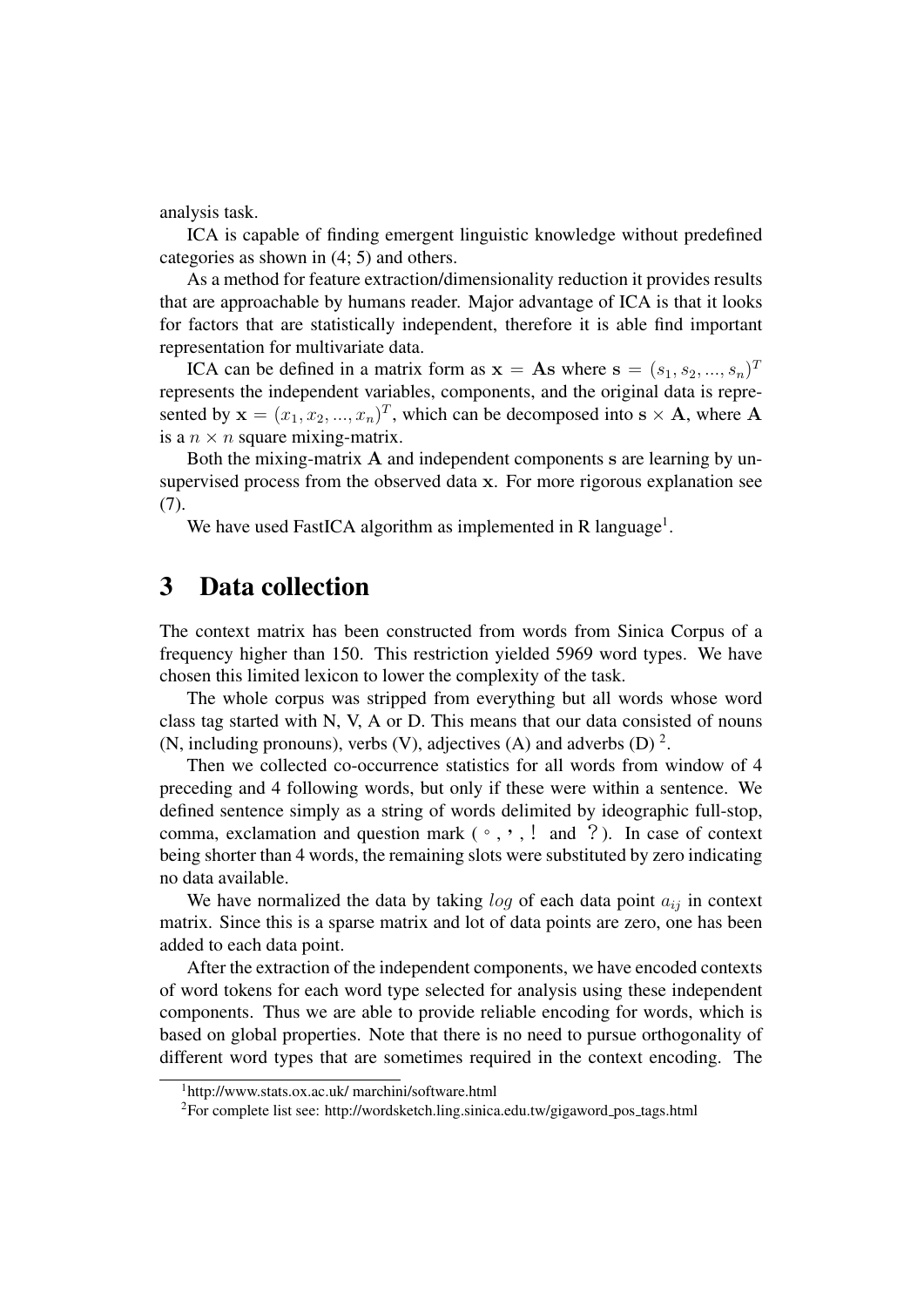similarities between different word types are based on the strength of independent components for each word type and therefore much better results of similarity measure can be expected than one would get from binary random encoding as introduced in (8).

We could experiment with several strategies to context matrix construction: different word classes in the context and different sizes of feature vectors. Context in our experiments is defined by four words that precede and four words that follow each keyword. Then we study the feature similarities across different words. To aid the analysis, a hierarchical clustering is used to determine closeness of relation among feature vectors of specified dimension. This step is to find most reliable feature vector dimension for subsequent experiments. As mentioned before, the features can be traced back and their nature determined, i.e. they can be labelled.

Due to the time constraints, we have predetermined feature vector size beforehand. We've extracted 100 and 1000 independent components and used them in two separate experiments.

Having determined the size of feature vectors, we use original word contexts for each word token and encode the context using these vectors. That means that each word in the context of particular keyword is replaced by it's respective feature vector, a vector of quantified relations to each of the independent components that has been extracted by ICA from the global co-occurrence matrix.

We than use maximum-linkage hierarchical clustering to find related words and based on the features present in the vectors we determine their characteristics that will provide clues to their word senses.

### 4 Results

We ran two experiments, one with 100 independent components and the second with 1000 components. For the experiment we have manually selected 9 words, which we expected to be easier to analyze. We have, however, failed to find in Chinese word that would allow for such obvious sense distinctions as English *plant*,*palm*, *bank* etc. Such words are typically used in word sense related task to test the new algorithms. The failure to find words that would have similarly clear-cut sense distinctions, might have influenced our initial results. The words we have selected are (number in bracket indicates the number of senses according to Chinese Wordnet)<sup>3</sup>: 山頭 (3), 名牌(2), 犯規(2), 約談(2), 措辭(2), 堅硬(2), 富<br>有(2), 屬下(2), 天氣(3) 有(2), <sup>屬</sup>下(2), 天氣(3).

<sup>3</sup>http://cwn.ling.sinica.edu.tw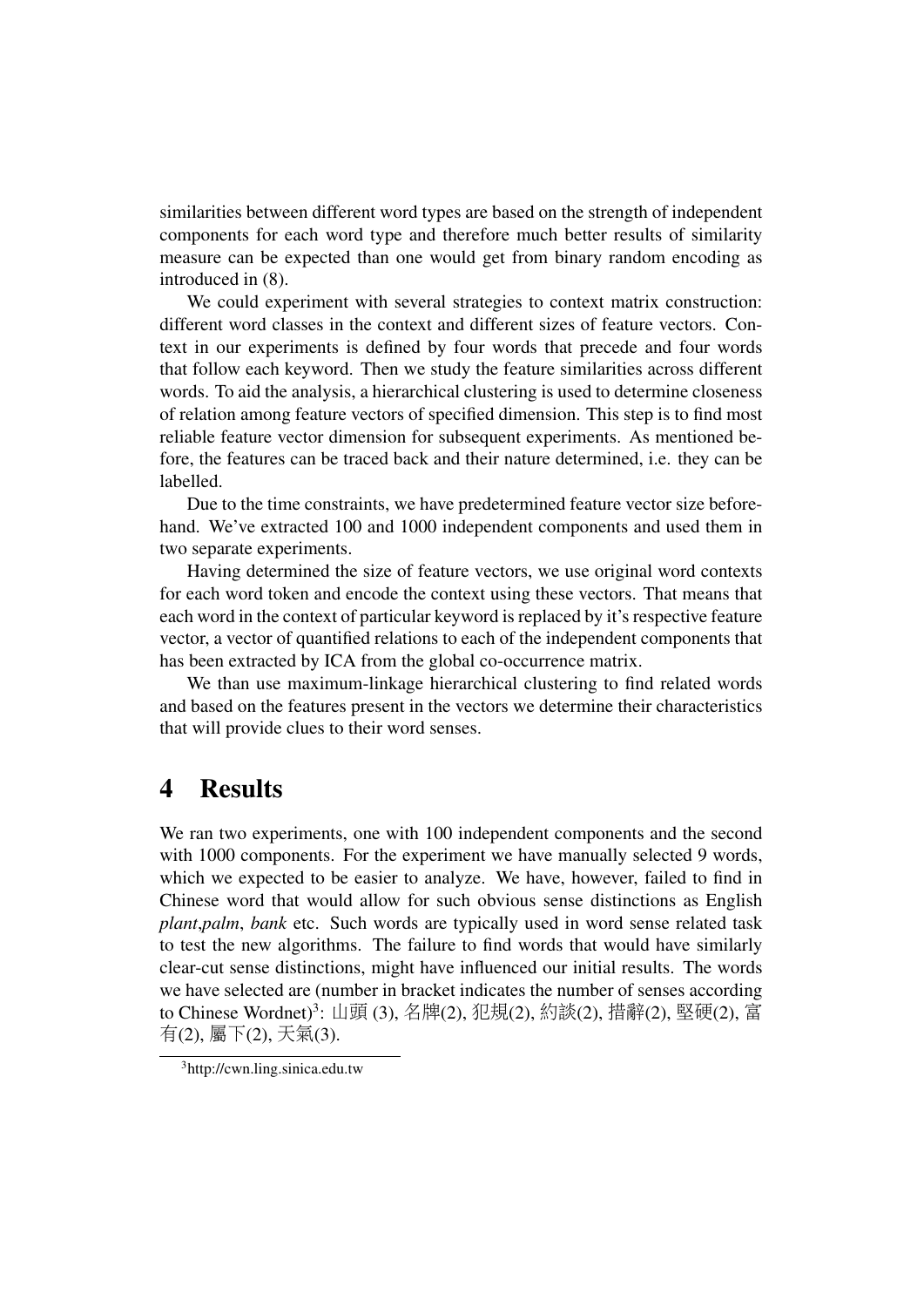#### 4.1 Independent components

When ICA algorithm retrieves the specified number of independent components, each of them can be labelled by creating a descending list of those words that are most responsive for each of the components (5; 4). Only the most responsive word could be assigned to each of the components as a label, but this way we would not be able to determine characteristics of the components with sufficient clarity. As we will see, even listing several items from the top of the list of the most responsive words, won't always provide clear explanation of the nature of the component in question. This is due to the fact that the independent components are not yet very well understood, that it is not yet entirely obvious how the components are created (5).

Bellow are few examples independent components and labels assigned to each of them. We list up to 20 most responsive words for each component to provide information for human judgment. These are examples from the 100 independent components experiment. For future research, perhaps an automatic way of determining different number of labels required to explain each independent component might be proposed using time series analysis, but for that, more research has to be provided to better understand the nature of independent components in order to justify such step.

First ten independent components can be seen in 1. As we can see, independent components cannot we regarded as synsets as known in WordNet, since they clearly contain words from multiple classes. We can perhaps call them collocation sets, colsets. But this term will have to be revised based on the subsequent research on the nature of independent components.

Table 4.1 shows an example how a particular word type is encoded. The independent components in this example are are sorted by the most important features. We can see how the encoding in Table 4.1 contrasts with Table 4.1, which shows ten least salient features for word type *yuyan* 語言.

### 4.2 Sense clustering

We have used maximum-linkage hierarchical algorithm from Pycluster package<sup>4</sup> to cluster word token contexts. The use of hierarchical clustering is motivated by the attempt to provide gradual sense analysis where subsenses could be identified within partial senses.

Our goal in this paper is to observe whether ICA based feature vectors can be efficiently used for word context encoding and subsequently for clustering. Clustering results were evaluated by native speaker with linguistics knowledge, who labelled all the sentences according to Chinese Wordnet and in this paper,

<sup>4</sup>http://bonsai.ims.u-tokyo.ac.jp/ mdehoon/software/cluster/software.htm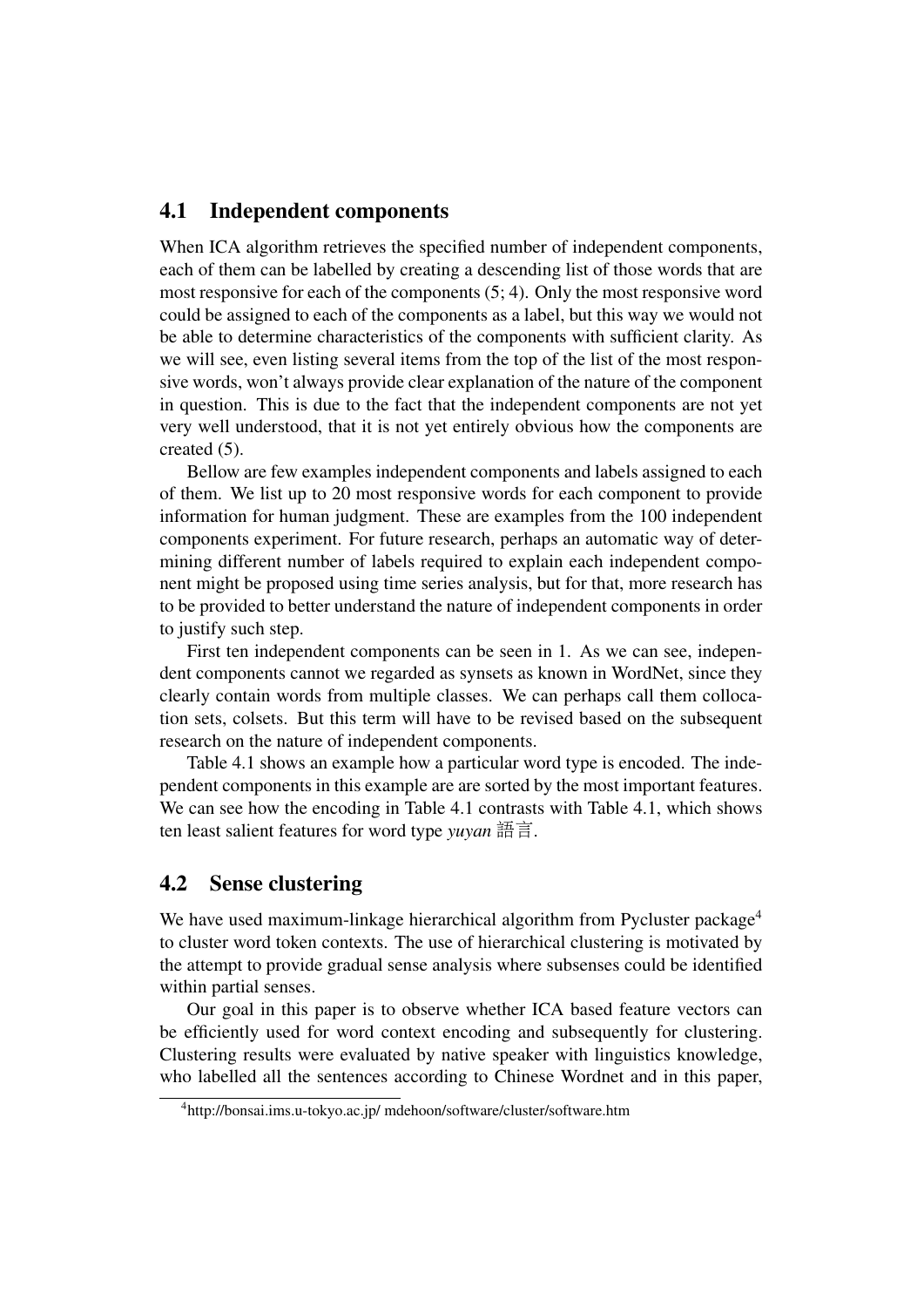| Label              | IC             | Responsive words (descending order)                     |  |  |
|--------------------|----------------|---------------------------------------------------------|--|--|
| <b>TIME</b>        | $\overline{0}$ | 時間年月小時天段半經過期間週分鐘後星                                      |  |  |
|                    |                | 期久持續内日之後工作結束                                            |  |  |
| <b>TIME</b>        | $\mathbf{1}$   | 三十二十五十一百四十十公尺公里歲十五                                      |  |  |
|                    |                | 以上 六十 超過 約 大約 左右 · 分鐘 十二 八十                             |  |  |
| <b>FAMILY</b>      | 2              | 媽媽 母親 孩子 爸爸 父親 女兒 父母 歲 兒子 家                             |  |  |
|                    |                | 小孩 弟弟 回家 妹妹 哥哥 帶 太太 照顧 回來 家                             |  |  |
|                    |                | 人                                                       |  |  |
| <b>COMPARATIVE</b> | 3              | 項不同電腦好什麼系統孩子以上後路段肯                                      |  |  |
|                    |                | 設置 系所 當地 考 救 參與 最近 專線 事件                                |  |  |
| <b>POPULATION</b>  | 4              | 成長 去年 增加 今年 人數 減少 營收 達 預估 成                             |  |  |
|                    |                | 長率 季 佔 比例 期 衰退 同 高達 明年 人口 營業                            |  |  |
|                    |                | 額                                                       |  |  |
| <b>GAIN</b>        | 5              | 得到獲得 受到 受 肯定 給予 尊重 給 重視 關心<br>鼓勵 能 支持 表現 關懷 意見 太 都 獲 照顧 |  |  |
| <b>MULTIMEDIA</b>  |                | 媒體 電視 新聞 廣告 報導 節目 雜誌 報紙 廣播                              |  |  |
|                    | 6              | 記者 電台 傳播 電視台 宣傳 製作 電子 大衆 電                              |  |  |
|                    |                | 話報刊登                                                    |  |  |
| <b>WAR</b>         | 7              | 伊拉克 軍事 飛彈 部隊 攻擊 美國 中共 戰爭 蘇                              |  |  |
|                    |                | 聯 武器 科威特 波斯灣 行動 聯合國 美 美軍 以                              |  |  |
|                    |                | 色列 國防部 海珊 中東                                            |  |  |
| <b>WARNING</b>     | 8              | 注意 應 不要 特別 避免 重要 應該 結果 提醒 最                             |  |  |
|                    |                | 好 要 點 選擇 準備 安全 小心 健康 保持 飲食 呼                            |  |  |
|                    |                | 籲                                                       |  |  |
| <b>COMPETITION</b> | 9              | 選手 比賽 冠軍 運動 屆 中華 錦標賽 女子 亞運                              |  |  |
|                    |                | 參加 世界 協會 金牌 體育 男子 球員 國 我國 國                             |  |  |
|                    |                | 際 教練                                                    |  |  |
| <b>PRODUCTION</b>  | 10             | 生産 技術 工業 製造 設備 工廠 産業 科技 産品                              |  |  |
|                    |                | 機械 材料 電子 廠 研發 化學 原料 知識 科學 加                             |  |  |
|                    |                | 工農業                                                     |  |  |
| <b>ECONOMY</b>     | 11             | 元經費費用補助預算筆錢美元負擔金額支                                      |  |  |
|                    |                | 出 收入 支付 新台幣 成本 貸款 每 資金 給 花費                             |  |  |
| <b>RESEARCH</b>    | 12             | 資料 調查 報告 結果 統計 顯示 分析 做 研究 份                             |  |  |
|                    |                | 進入 依據 指出 數據 預測 專家 地震 發現 評估<br>正確                        |  |  |
|                    |                |                                                         |  |  |

Table 1: Independent components: 100 IC set, first 10 IC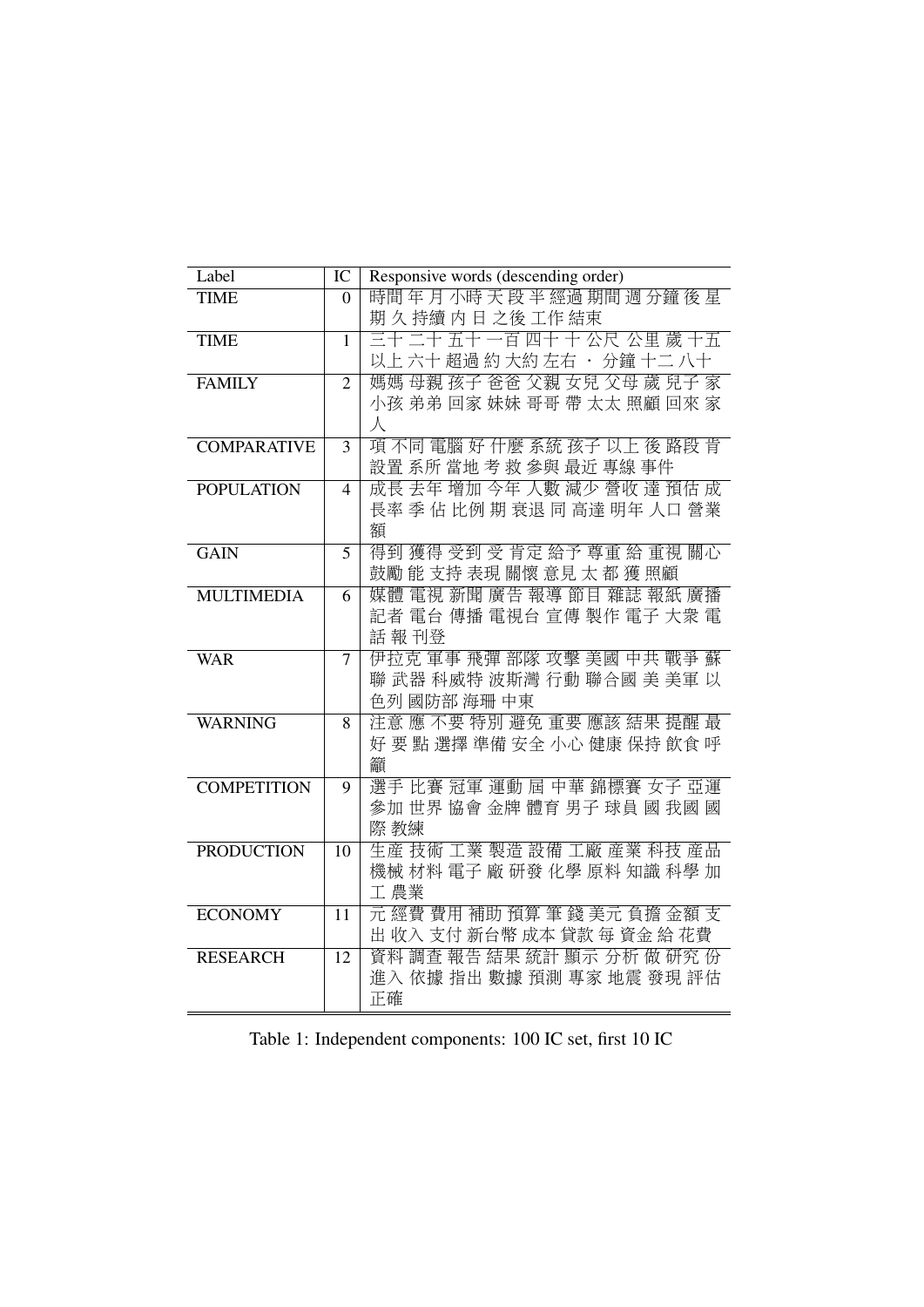| Feature strength | Responsive words (descending order) |
|------------------|-------------------------------------|
| 7.55055952072    | 用字 聽 語言 首 英文 句 唱 音樂 詞 表達 歌          |
|                  | 心 國語 獲得 寫 聲音 使用 詩 歌曲                |
| 6.93665552139    | 特色 具有 具 原住民 特殊 文化 獨特 語言 風           |
|                  | 格 色彩 豐富 背景 不同 特性 表現 很多 當地           |
|                  | 傳統 歷史 最                             |
| 6.20834875107    | 教學 英語 國小 國中 教育 學習 老師 課程 教           |
|                  | 師 小學 高中 學校 孩子 小朋友 學生 家長 教           |
|                  | 材 數學 教科書 英文                         |
| 3.42819428444    | 她得我他快孩子玩吃深態度全起來父                    |
|                  | 親 父母 跑 家庭 母親 共同 相當 一起               |
| 3.34706568718    | 品質 提高 高 提升 水準 成本 降低 效率 達到           |
|                  | 低 提昇 改善 安全 整體 保障 服務 過 國民 享          |
|                  | 受 考量                                |
|                  |                                     |

Table 2: Partial example of encoded word 語言 (five most salient features)

| Feature strength | Responsive words (descending order) |
|------------------|-------------------------------------|
| 0.157807931304   | 申請 規定 昨天 不得 下午 取得 法院 任何 辦           |
|                  | 理 證明 行為 許 同意 違反 上午 是否 接受 機          |
|                  | 關 多 凌晨                              |
| 0.157353967428   | 了解 不同 觀察 去 思考 看 分析 重新 調整            |
|                  | 看看 深入 調査 重要 較 瞭解 面對 一下 探討           |
|                  | 從 體會                                |
| 0.152415782213   | 起 九月 三月 七月 六月 一日 五月 四月 二月           |
|                  | 十二月 自 十月 民國 八月 至 十一月 底 一月           |
|                  | 正十五日                                |
| 0.0953392237425  | 很最非常相當較太比較更十分愈比越                    |
|                  | 極 得 那麼 這麼 一點 愈來愈 越來越 甚              |
| 0.0753756538033  | 選手 比賽 冠軍 運動 屆 中華 錦標賽 女子 亞           |
|                  | 運 參加 世界 協會 金牌 體育 男子 球員 國 我          |
|                  | 國際 教練<br>國                          |

| Table 3: Partial example of encoded word 語言 (five least salient features) |  |
|---------------------------------------------------------------------------|--|
|---------------------------------------------------------------------------|--|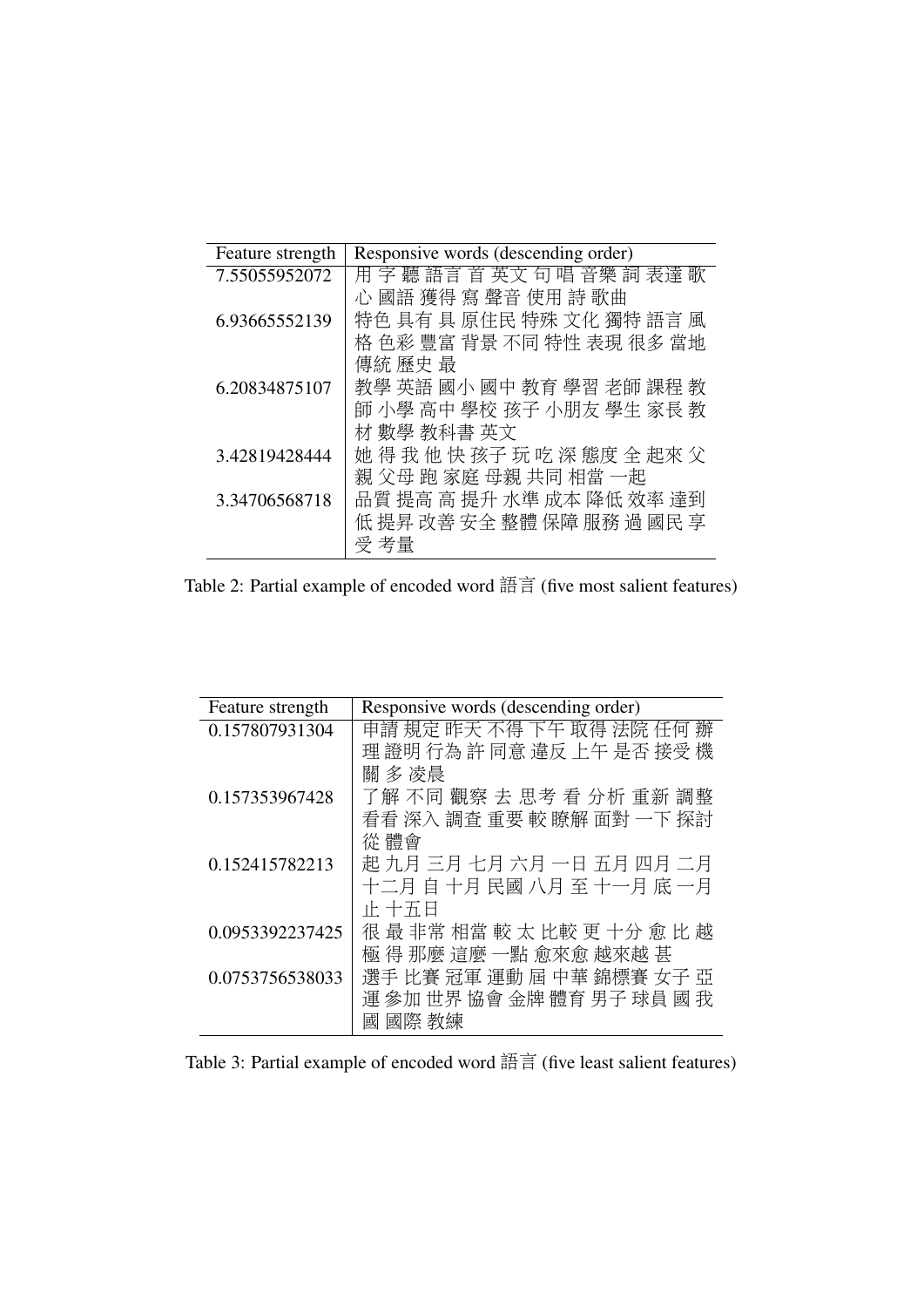|                         | 犯規 $IC^{100}$ |    |                         | 犯規 IC <sup>1000</sup> |  |
|-------------------------|---------------|----|-------------------------|-----------------------|--|
| Cluster   Sense   Count |               |    | Cluster   Sense   Count |                       |  |
|                         |               |    |                         |                       |  |
|                         |               | 28 | a                       |                       |  |
|                         |               |    |                         |                       |  |
|                         |               |    |                         |                       |  |

Table 4: Results for word 犯規

| 措辭 $IC^{100}$ |                         |  |  |  |  |
|---------------|-------------------------|--|--|--|--|
|               | Cluster   Sense   Count |  |  |  |  |
|               |                         |  |  |  |  |
| a             |                         |  |  |  |  |
|               |                         |  |  |  |  |
|               |                         |  |  |  |  |

| コ目図十 IU         |  |       |  |  |
|-----------------|--|-------|--|--|
| Cluster   Sense |  | Count |  |  |
|                 |  |       |  |  |
| a               |  |       |  |  |
| h               |  |       |  |  |
|                 |  | Q     |  |  |

扭验  $I$  $\cap$ 1000

 $\overline{\phantom{a}}$ 

Table 5: Results for word 措辭

number of sense were also determined this way. Then we have assigned sense label to each cluster according to most prevalent sense in the cluster.

For example, word *fangui* 犯規 has two sense in Chinese Wordnet. We cut the tree produced by hierarchical clustering algorithm into two and our expectation is that word tokens manually labelled as sense 1 will be in one of the clusters and word tokens labelled as sense 2 will be in the other. Naturally some incorrect classifications can be expected as well and therefore we assign sense label according to the label most frequent in the particular cluster. In case we get both clusters labelled the same, the sense induction has failed.

In this experiment we have not pursued correct classification of all the words, therefore we leave the evaluation of those results out.

For reference we include tables with results of several words.

| 約談 I $C^{100}$ |                         |    |  |  |  |
|----------------|-------------------------|----|--|--|--|
|                | Cluster   Sense   Count |    |  |  |  |
|                | 0                       | 22 |  |  |  |
| a              |                         |    |  |  |  |
| h              | ш                       |    |  |  |  |
|                |                         | 12 |  |  |  |

| 約談 I $C^{1000}$         |   |    |  |  |  |
|-------------------------|---|----|--|--|--|
| Cluster   Sense   Count |   |    |  |  |  |
|                         |   |    |  |  |  |
| a                       |   |    |  |  |  |
| h                       | п | 21 |  |  |  |
|                         |   | 80 |  |  |  |

Table 6: Results for word 措辭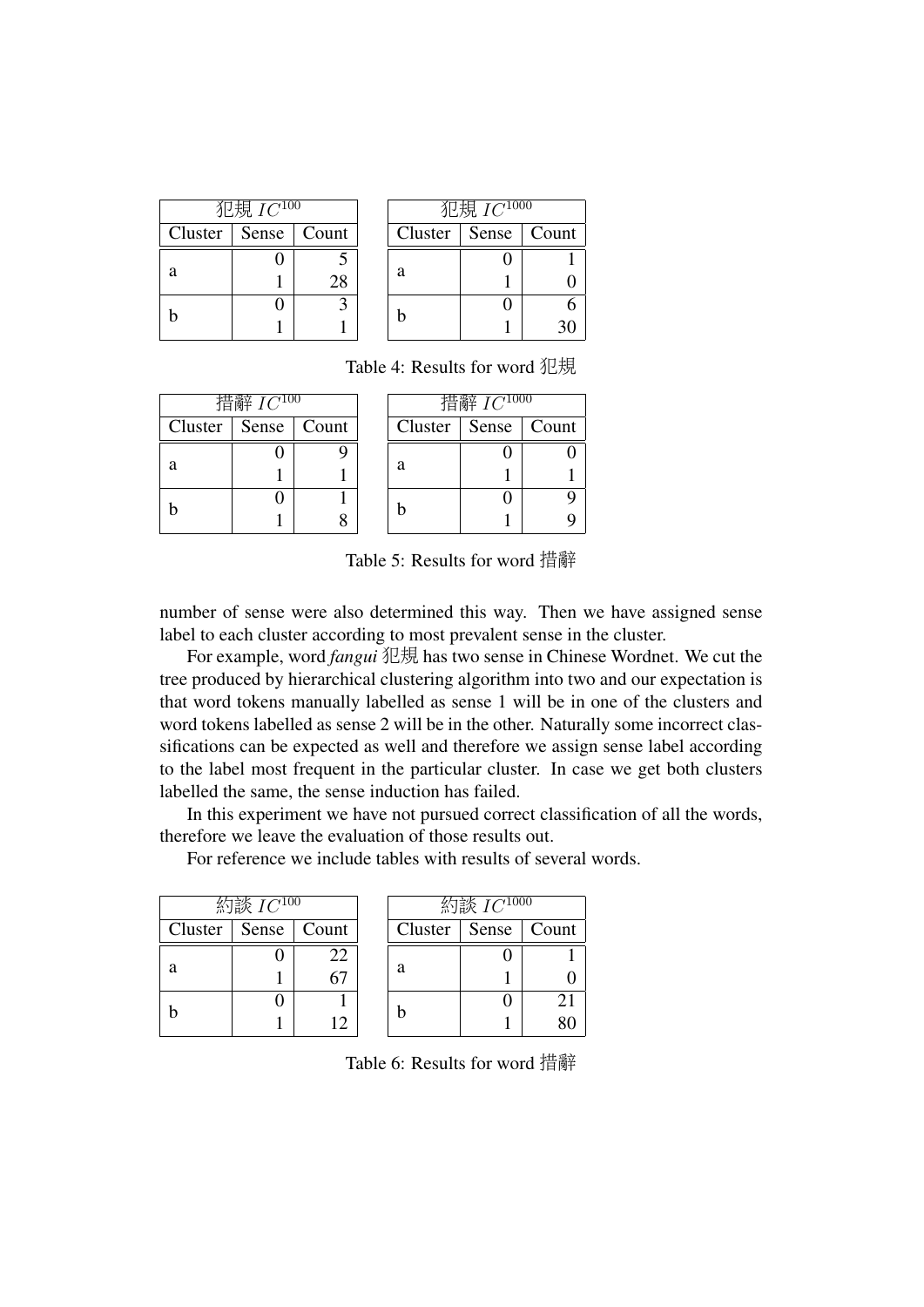| 山頭 $IC^{100}$ |       |                | 山頭 $IC^{1000}$ |       |       |
|---------------|-------|----------------|----------------|-------|-------|
| Cluster       | Sense | Count          | Cluster        | Sense | Count |
|               |       | 39             |                |       | 32    |
| a             |       | 21             | a              |       | 39    |
|               | 2     | 11             |                | 2     | 9     |
|               |       |                |                |       |       |
| h             |       | 10             | h              |       |       |
|               | 2     |                |                | 2     |       |
|               |       | $\mathfrak{D}$ |                |       | 5     |
|               |       |                | $\mathbf c$    |       | 2     |
|               |       |                |                |       |       |

Table 7: Results for word 措辭

| Word | <b>IC100</b>   | <b>IC1000</b> |
|------|----------------|---------------|
| 山頭   | 0              | 0             |
| 名牌   | 0              | 0             |
| 犯規   | 1              | 1             |
| 約談   | 0              |               |
| 措辭   | 1              | 1             |
| 堅硬   | $\theta$       | 1             |
| 富有   | $\overline{0}$ | 0             |
| 屬下   | $\overline{0}$ |               |
| 天氣   | 0              | 0             |

Table 8: Overall results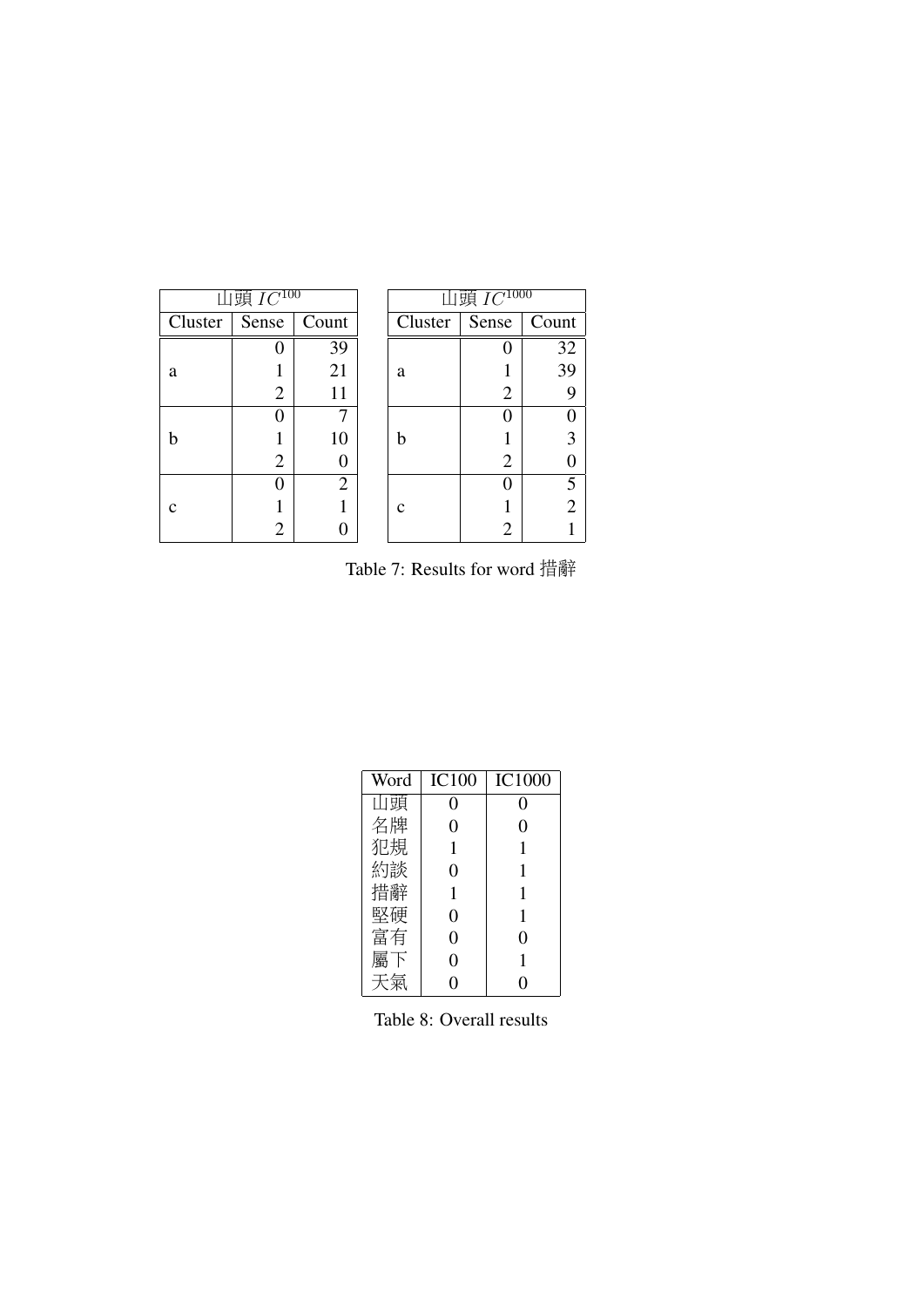## 5 Conclusion

The major advantage of our approach is that it uses global characteristics of words based on their co-occurrence with other words in the language, which are then applied to derive local encoding of word context. Thus we retrieve reliable characteristics of word's behaviour in the language and don't loose the word sense information, which allows us to analyze semantic characteristics of similar word forms.

Our current results are not very satisfying. I can be observed, however, from Table8 that increased number improves the sense induction considerably. We will pursue this track in our subsequent research. On the other hand, this result is not surprising. Considering the nature of independent components, which are rather symbolic features similar to synonymic sets, synsets, or rather collocation sets, collsets, it can be expected that much larger number of these components would be required to encode semantic information.

### 6 Future work

With manually semantically tagged word tokens we will try to automatically estimate the sufficient number of independent components that would improve precision of sense clustering.

Another approach we intend to try is to add feature vectors of all the context words and cluster the resulting vectors. This approach should emphasize more important features in given contexts.

We will also do more carefull preprocessing and also apply dimensionality reduction (typically done by PCA) before running ICA as has been done in some of the previous studies.

### References

- [1] E. Bingham. *Advances in Independent Component Analysis with Applications to Data Mining*. PhD thesis, Helsinki University of Technology, 2003.
- [2] E. Bingham and H. Mannila. Random projection in dimensionality reduction: applications to image and text data. In *KDD '01: Proceedings of the seventh ACM SIGKDD international conference on Knowledge discovery and data mining*, pages 245–250, New York, NY, USA, 2001. ACM Press.
- [3] S. Bordag. Word sense induction: Triplet-based clustering and automatic